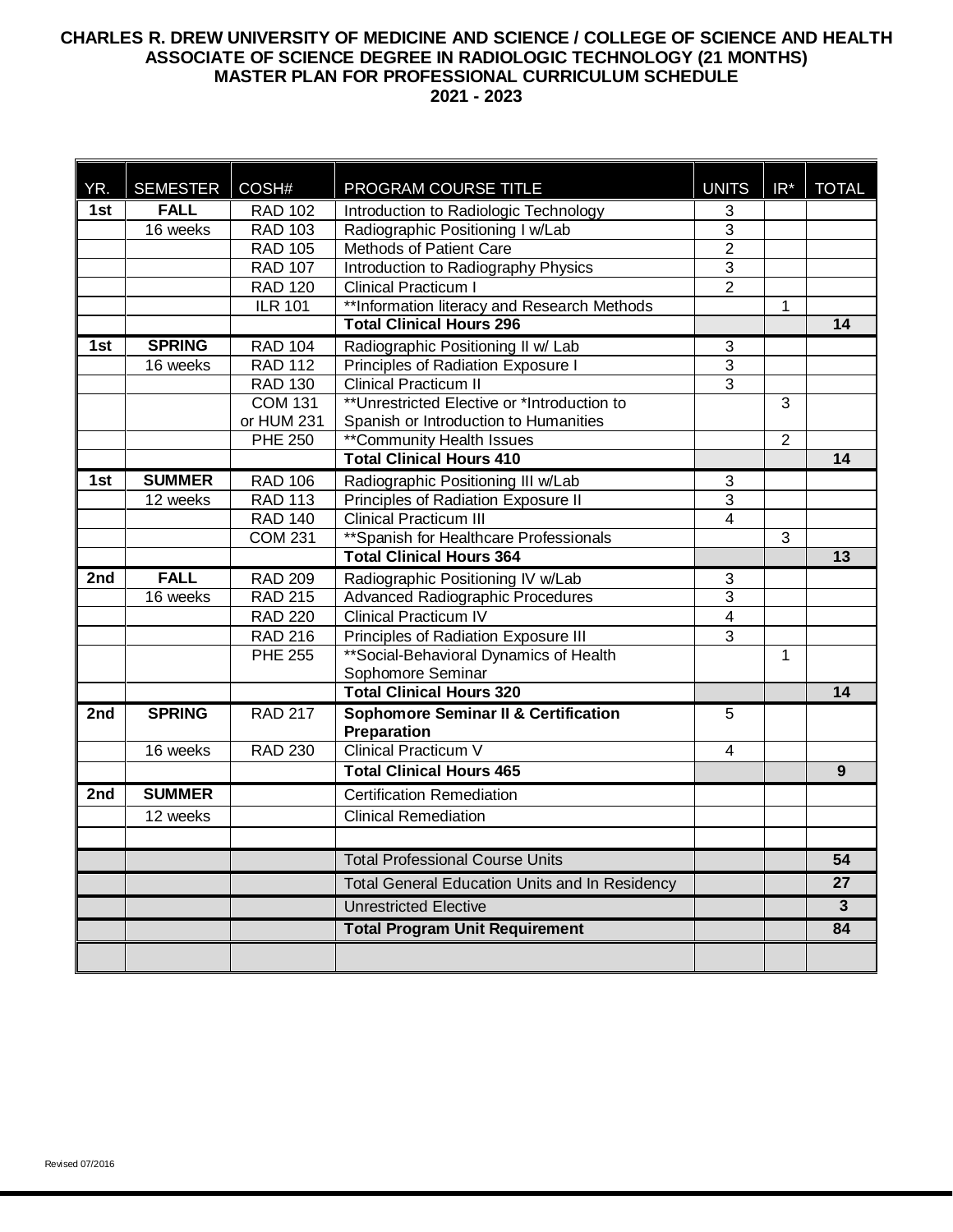## **CHARLES R. DREW UNIVERSITY OF MEDICINE AND SCIENCE / COLLEGE OF SCIENCE AND HEALTH ASSOCIATE OF SCIENCE DEGREE IN RADIOLOGIC TECHNOLOGY (21 MONTHS) MASTER PLAN FOR PROFESSIONAL CURRICULUM SCHEDULE 2021 - 2023**

| <b>PROGRAM PREREQUISITE COURSES</b>          | <b>UNITS</b> |
|----------------------------------------------|--------------|
| *Medical Terminology                         |              |
| Introduction to Human Anatomy and Physiology |              |

**\*This course is required for program matriculation Units do not count toward program unit total See the university catalog for general studies degree requirements**

**COM 131 Introduction to Spanish is a prerequisite course for COM 231 Spanish for Healthcare Professionals. Students taking COM 131 may use this course to satisfy their unrestricted elective requirement. See catalog course description and prerequisite requirement for COM 231. ILR 101 must be completed in residency**

**Students who have taken a year of high school Spanish or who have taken a college level 3 unit Spanish course within the last three years, or preapproval by the instructor based on a competency examination.**

**NOTE:** This curriculum schedule was a correct representation of the program at the time of its preparation. The right is reserved to modify this curriculum at anytime. It is the university's responsibility to provide a curriculum, which fulfills all intra and extra institutional requirements. All potential graduates must pass a program competency examination prior to ARRT testing. A total of **50** hours of community service must be completed prior to completing the program. **MINIMUM REQUIREMENTS FOR GRADUATION 1865 CLINICAL HOURS. COURSES FROM OTHER SCHOOLS WILL NOT BE ACCEPTED AS TRANSFER COURSES. 84 TOTAL UNITS ARE REQUIRED FOR PROGRAM COMPLETION.**

| <b>COURSE#</b>                                                             | <b>GENERAL STUDIES REQUIREMENTS</b>                   | <b>UNITS</b> |  |  |  |  |
|----------------------------------------------------------------------------|-------------------------------------------------------|--------------|--|--|--|--|
| Category A: Written and Oral Communication in Critical Thinking 6 units    |                                                       |              |  |  |  |  |
| <b>ENG 111</b>                                                             | <b>English Composition</b>                            | 3            |  |  |  |  |
| <b>COM 111</b>                                                             | <b>Public Speaking</b>                                | 3            |  |  |  |  |
| <b>Category B: Physical Universe and Mathematical Concepts 6 Units</b>     |                                                       |              |  |  |  |  |
| <b>MTH 121</b>                                                             | Elementary Algebra                                    | 3            |  |  |  |  |
| <b>CPU 125</b>                                                             | Introduction to Computers with ILR 101                |              |  |  |  |  |
| **ILR 101                                                                  | Information Literacy and Research Methods             | 3            |  |  |  |  |
| <b>Category C: Arts and Humanities 3 Units</b>                             |                                                       |              |  |  |  |  |
| <b>HUM 231</b>                                                             | Introduction to Humanities                            | 3            |  |  |  |  |
| <b>Category D: Social and Behavioral Science 6 Units</b>                   |                                                       |              |  |  |  |  |
| <b>HIST 141</b>                                                            | U.S. History                                          | 3            |  |  |  |  |
| <b>POL 141</b>                                                             | <b>Political Science/Social Science</b>               | 3            |  |  |  |  |
| Category E: Diversity, Service and Community Health 6 Units (In Residency) |                                                       |              |  |  |  |  |
| **COM 231                                                                  | Spanish for Healthcare Professionals                  | 3            |  |  |  |  |
| **PHE 255                                                                  | Sophomore Health Seminar and Capstone                 | 1            |  |  |  |  |
| **PHE 250                                                                  | <b>Community Health Issues</b>                        | 2            |  |  |  |  |
| <b>Unrestricted Elective Requirement</b>                                   |                                                       |              |  |  |  |  |
| *COM 131                                                                   | Introduction to Spanish or 1 year high school Spanish |              |  |  |  |  |
|                                                                            | ** Unrestricted Elective (In residency requirement)   | 3            |  |  |  |  |
| TOTAL UNITS FOR GENERAL STUDIES REQUIREMENTS                               |                                                       |              |  |  |  |  |

\*Prerequisite for COM 231 Spanish for Healthcare Professionals only

\*\* Must be taken in residency